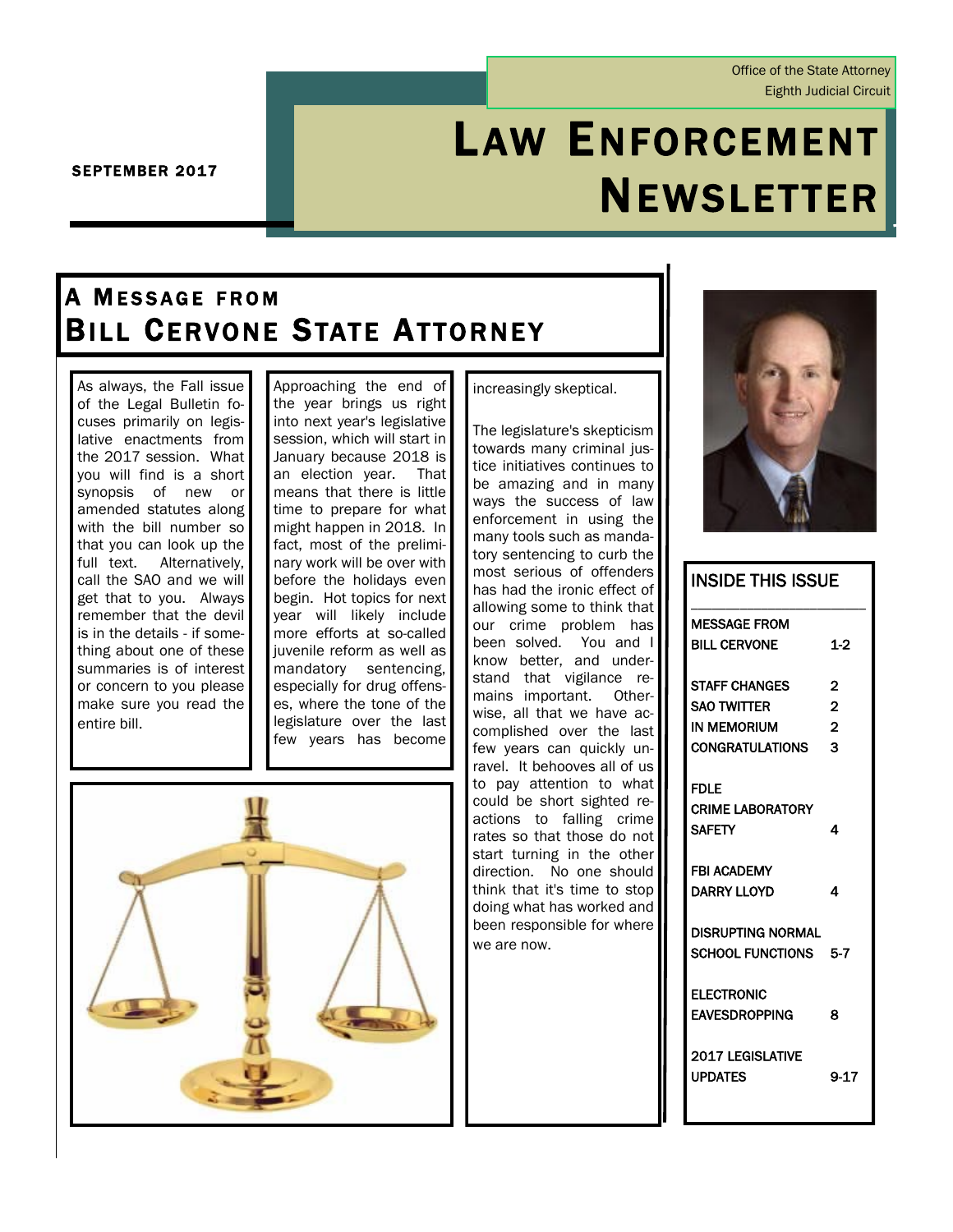# SAO STAFF CHANGES

We're on the web: Www.sao8.org

### ASA John Kelly resigned on June 30th to enter private practice in Gainesville, and ASA Dylan Smith also resigned on July 14th to return to school and pursue a post-graduate degree.

The vacancy created in Bradford County was filled by Harlan McGuire, who returns to the SAO after spending the last year plus working with the Statewide Prosecutor's Office.

ASA Michael Alvarez resigned on August 31st, and ASA Jessica Zissimopulos resigned effective September 8th, both also to enter private practice in Gainesville.

# In Memorium

Florida Highway Patrol Master Sgt. William Trampas Bishop was killed on June 17th while working a traffic accident on I-75 in Alachua County. He was a 30+ year veteran of FHP and is remembered as a dedicated and diligent Trooper who demonstrated remarkable leadership skills. His death serves as a reminder for all that even the most routine of law enforcement functions can be dangerous and even deadly.

Former Lawtey Police Chief M.M. "Butch" Jordan passed away on August 26th. Chief Jordan served the City of Lawtey as the elected Chief of Police for over 52 years before his retirement in 2014, an unsurpassed tenure.

### The SAO Is Now On Twitter

The SAO has established a Twitter feed to better disseminate information to the media and others such as law enforcement agencies. Like us at #8THCIRCUITSAO. For more information contact Deputy Chief Investigator Darry Lloyd at 352-374-3670.

REMINDER: LAW ENFORCEMENT NEWSLETTER NOW ON-LINE

The Law Enforcement Newsletter is now available on-line, including old issues beginning with calendar year 2000. To access the Law Enforcement Newsletter go to the SAO website at <www.sao8.org> and click on the "Law Enforcement Newsletter" box.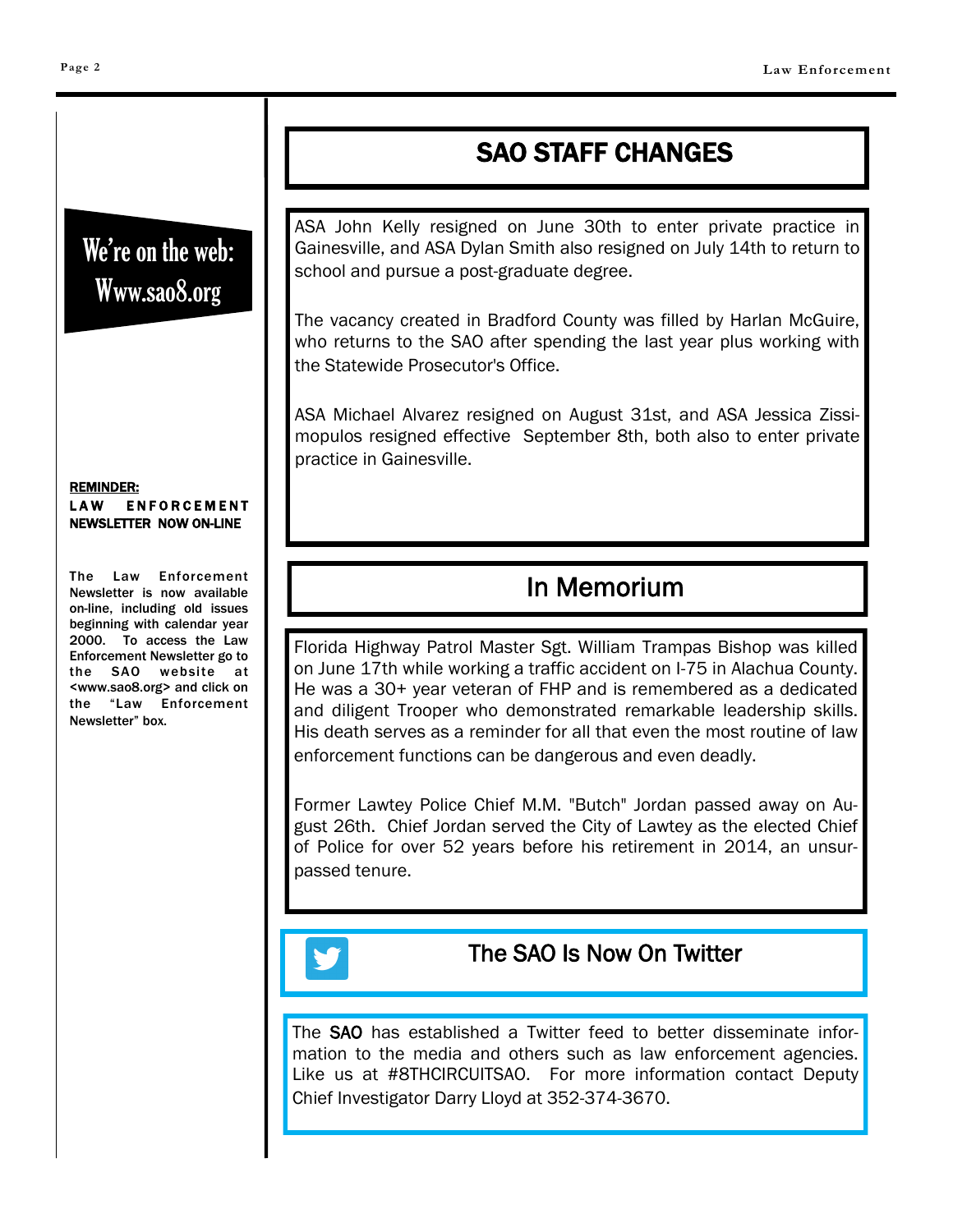# Congratulations To...

It is with great pleasure that the Gainesville Police Department announced the following promotions:

Promoted to the rank of Captain: Michael Schentrup Jaime Kurnick Promoted to the rank of Lieutenant: Robert Fanelli Michael West Promoted to the rank of **Sergeant**: Renee Guyan Ariel Lugo Matthew Walters



The Baker County Sheriff's Office presented its annual awards at May's Law Enforcement Memorial Service. Corp. Mark Heath and Sgt. Patrick McGauley were recognized with the Joey Burtner Award, and Dep. Mitchell White was honored with the Morris Fish Award as the Deputy of the Year.

Assistant State Attorney Jessica Zissimopulos, who was appointed to the Florida Supreme Court's Juvenile Rules Committee. Jessica has also been Board certified by the Florida Bar in juvenile law, a designation that covers both delinquency and dependency. This is a new area of Board specialization and Jessica is among the first in the state to achieve it.

ASA Rebecca Shinholster, who was recognized in July with the 2017 Fierce Award for her work with the 2017 Taste of Gainesville event, a fundraiser benefitting local programs including the PACE Center For Girls and the Child Advocacy Center.

GPD Chief Tony Jones and SAO Deputy Chief Investigator Darry Lloyd, who received the Richard Baxter Hall of Fame Award in May for their contributions to Gainesville's Reichert House after school program for at risk boys.

ASA Stephanie Hines, who delivered her first child, a healthy baby girl, Isabel, on July 4th, and ASA Jon Ramsey, who became a first time dad to baby Sabrina on August 16th.

ASA Lenora Floyd, who was married to Zeriah Folston on July 15th.



Any changes in agency email addresses should be reported to our office at clendeninp@sao8.org.

For a copy of the complete text of any of the cases mentioned in this or an earlier issue of the Legal Bulletin, please call Chief Investigator Paul Clendenin at the SAO at 352-374-3670.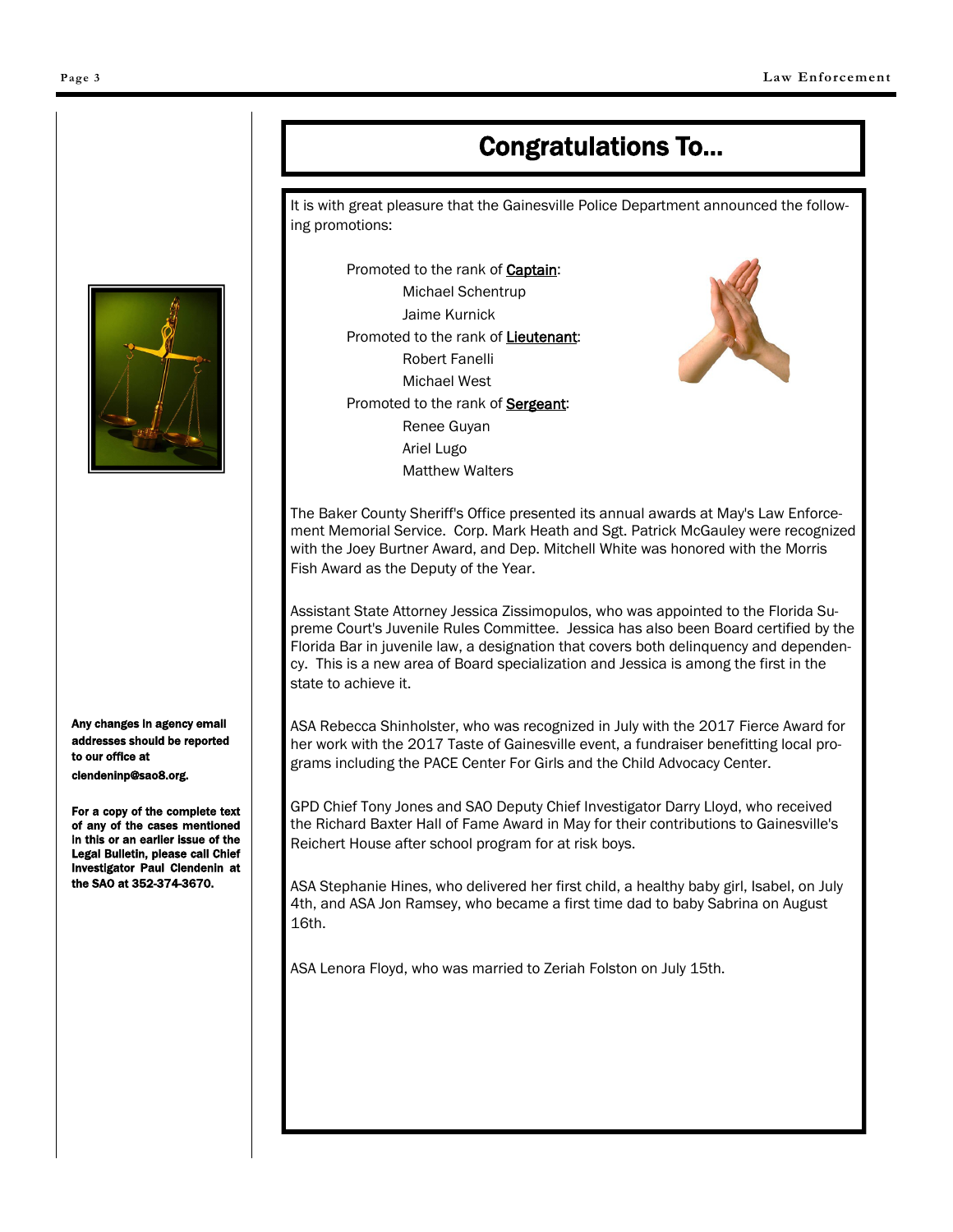# Florida Department of Law Enforcement Crime Laboratory Safety Notice

In an effort to protect the safety of personnel handling seized drug evidence during the investigative, analytical, and judicial process, FDLE laboratories will be incorporating the use of a "Fentanyl Compound Indicated" label.

If the analysis of seized drugs indicates or confirms the presence of fentanyl compounds, whether verifiable or not, the crime laboratory analyst will seal the original packaging as normal and will then place the entire exhibit into a clear plastic zip lock bag. This bag is being used as a safety container only and therefore will not be sealed with evidence tape. The laboratory will affix a "Fentanyl Compound Indicated" label as a safety precaution for personnel who may come into contact with the evidence as the case makes its way through the criminal justice system.

This label should not be considered laboratory results for an item of evidence. The results of the analysis will be in the FDLE Laboratory Report.

Please contact your regional FDLE Crime Laboratory for further information on this new safety initiative.



Deputy Chief Investigator Darry LLoyd is currently on leave attending the FBI Academy. He will return in the fall.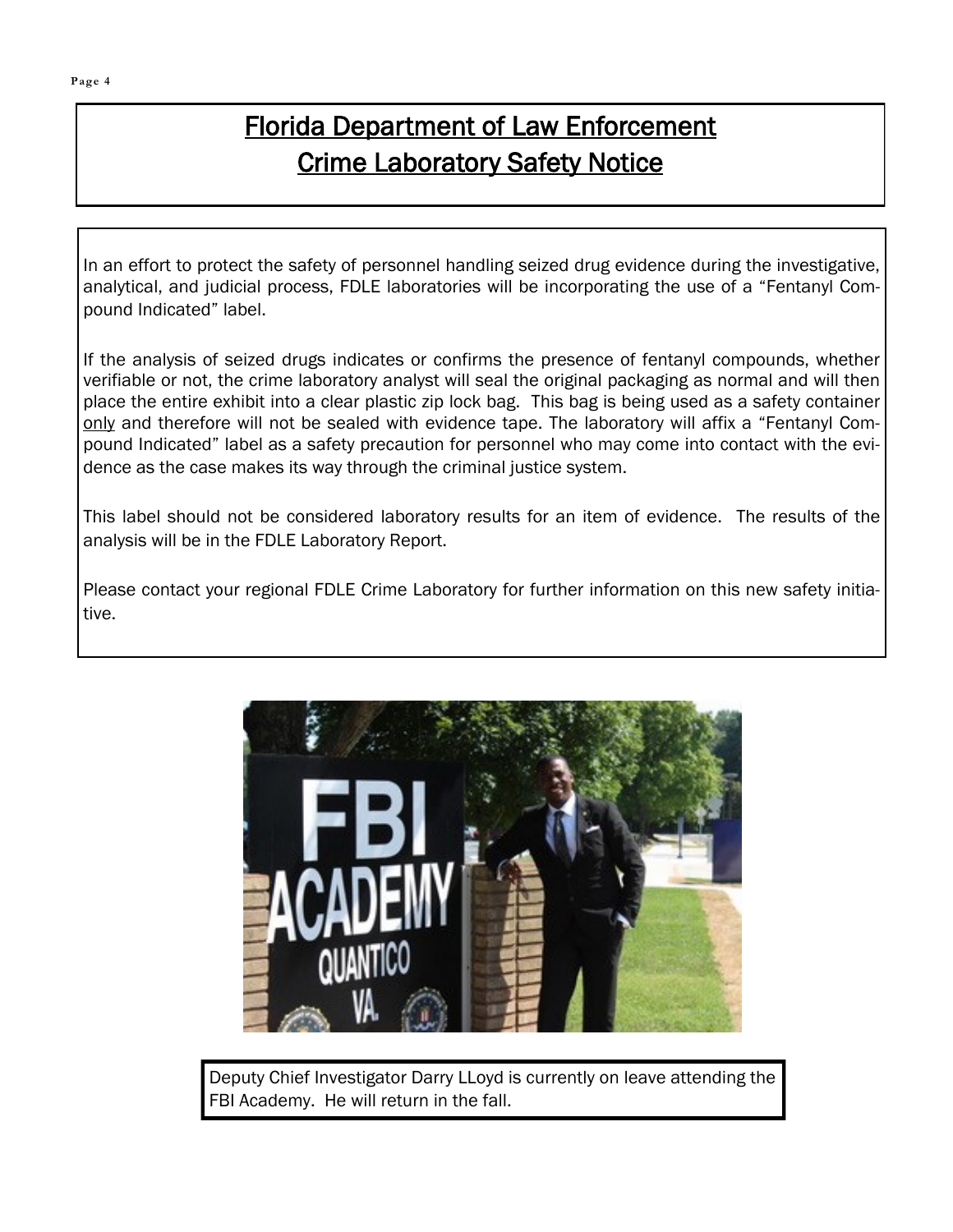## Disrupting Normal School Functions (With Thanks To The 15th Circuit State Attorney's Office)

H.N.B. and another student were involved in an ongoing feud. Before the morning of the fight at issue in this case, an assistant principal had warned the students at least twice "about not bringing this kind of trouble on the school campus." On the morning of the fight at issue, H.N.B. exited his school bus and saw the other student and his sister standing nearby, waiting for school to start. The two boys looked at each other and began arguing. The boys then removed their backpacks, started fighting, and fell on the ground, when a thir student came and broke it up. The fight was very short in duration. No school staff member was around when the fight occurred. After the third student broke up the fight, the boys continued arguing. N.N.B. took off his shirt and tried to provoke the other student to continue the fight. However, the boys ultimately walked away from each other. The other student and his sister walked towards the nearby cafeteria where breakfast was being served. *The fight had not stopped students from unloading off the busses or going to the cafeteria.*

While the two were fighting a student contacted the school's resource officer, who was on the other side of the bus loop. The resource officer located H.N.B. walking away while not wearing a shirt. The resource officer immediately escorted H.N.B. to the assistant principal's office during which he did not act out. i.e. did not scream, curse or wave his arms. However, the juvenile did attract other students' attention because he was shirtless and walking with the resource officer.

An assistant principal saw the resource officer leading the shirtless H.N.B. away from the crowd. He testified that although some gathering of students had occurred near the gate which led to the cafeteria, *the fight had not disrupted bus service or the serving of breakfast.*

H.N.B. was charged as a juvenile and found guilty of disrupting an educational institution in violation of 877.13, F.S. On appeal he argued the State did not present sufficient evidence of: (1) a specific intent to disrupt school activities; or (2) any material disruption resulting from his conduct. The 4th D.C.A. agreed and reversed the conviction.

### Issue:

Did the facts support a finding that the juvenile committed disruption of an educational institution as charged? No.

### Disruption of an Educational Institution:

It is unlawful for any person to knowingly disrupt or interfere with the lawful administration or functions of any educational institution, school board, or activity on school board property; or to knowingly advise, counsel, or instruct any school pupil or school employee to disrupt any school or school board function, activity on school board property, or classroom; or to knowingly interfere with the attendance of any other school pupil or school employee in a school or classroom. F.S. 877.13.

The statute seeks to prohibit acts which are specifically and intentionally designed to stop or temporarily impede the progress of any normal school function or activity occurring on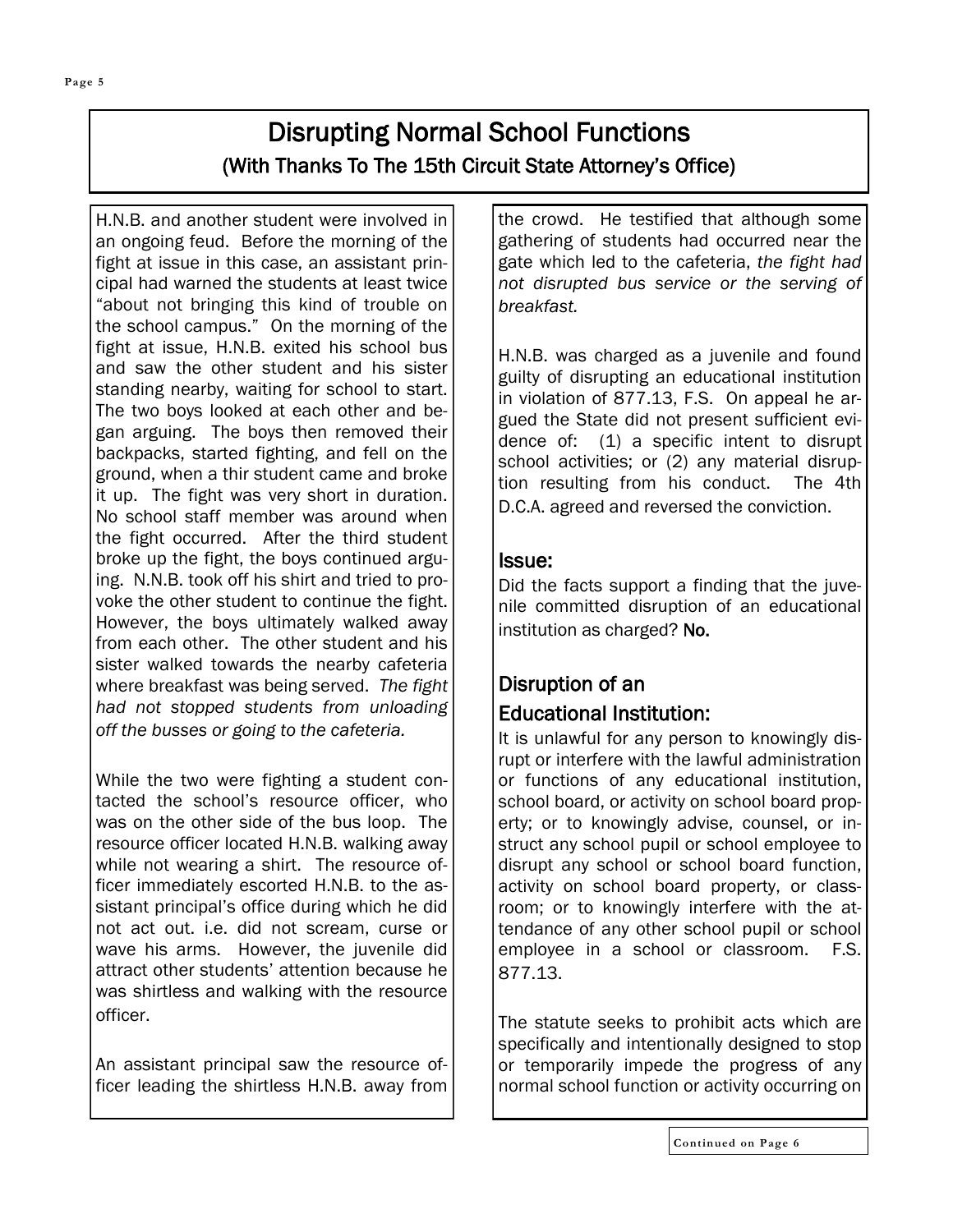# Disrupting Normal School Functions (Continued)

the school's property. The statute seeks to ensure that educational institutions and their administrators are free to perform their responsibilities without needless interference or disruption from others.

Further, the offense of disrupting a school function contains a *specific-intent* element that requires conduct specifically and intentionally designed to stop or temporarily interfere with the progress of any normal school function or activity occurring on the school's property. As the 5th D.C.A. explained in A.M.P. v. *State*, (5DCA 2006), "A number of courts, including this court, have recognized that this statute seeks to prohibit acts which are 'specifically and intentionally designed to stop or temporarily impede the progress of any normal school function or activity occurring on the school's property.' A broad interpretation of the statute would turn virtually every infraction of school rules into a criminal act to the extent that the infraction occurred on school grounds, during school hours, and required the attention of school officials." "The statute's requirement that one must 'knowingly' disrupt the functioning of an educational institution suggests that the prohibited conduct requires some sort of purposeful interference with school activities."

### Court's Ruling:

Given the statute's articulated requirement that the charged behavior disrupt a school function, and the total lack of such evidence in this case, the 4th D.C.A. found H.N.B.'s actions constituted an affray but not a violation of sec. 877.13.

"Viewing the evidence in the light most favorable to the State, no evidence existed that the juvenile knowingly disrupted or interfered with the school's administration or functions. The fight itself did not disrupt the school's administration or functions. The fight itself did not disrupt the school's administration or functions. The fight broke up before most other students even reacted. What ultimately got the other students' attention was the shirtless juvenile being calmly escorted to the principal's office by the resource officer. But even that event did not disrupt the school's administration or functions. The assistant principal testified that although some crowding occurred near the gate which led to the cafeteria, the fight had not disrupted bus service or the serving of breakfast."

"In sum, not every school fight, and not every event which draws other students' attention, amounts to disrupting an educational institution in violation of section 877.13(1)(a). While another charge against the juvenile may have been appropriate under the facts of this case, the charge of disruption of an educational institution was not proven here. See, *M.S.G. v State*, (1DCA 2008)(where 'child was involved in a fight on the school ground but *there was no evidence that he acted with the deliberate intent to disrupt a school function*,' the evidence was insufficient to support the disruption charge, but was sufficient to support an affray charge)."

### Lessons Learned:

An issue considered in other cases in the proper interpretation of this statute, §877.13, concerns behavior after the school day. A juvenile whose conduct resulted in dis-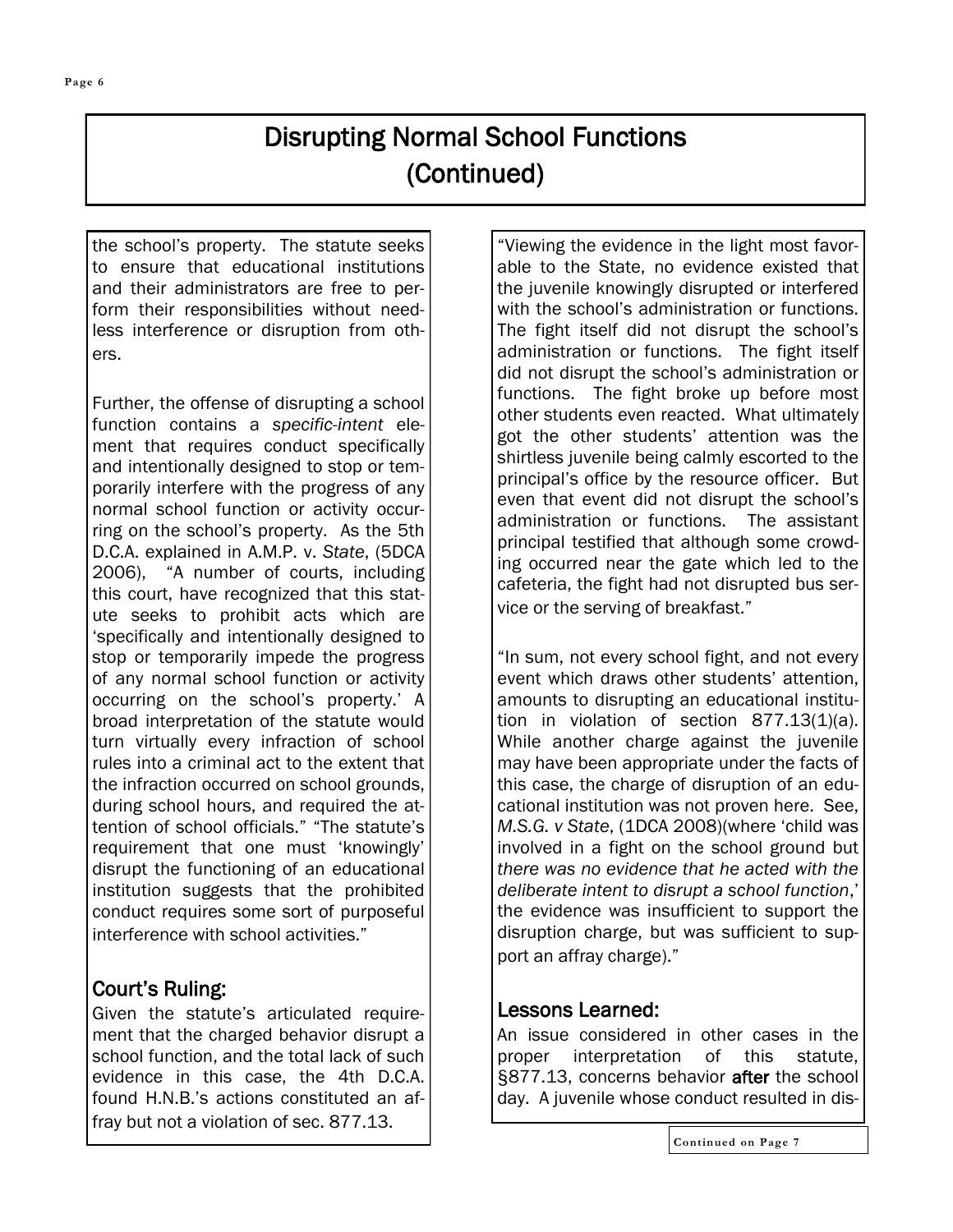# Disrupting Normal School Functions (Continued)

ruption of bus transportation could be found guilty of disruption of a school function. Although the juvenile's conduct took place after school, the safe transportation of students to and from school was integral to the administration of an educational institution. See, *M.M. v State*, (5DCA 2008).

Similarly, a non-student juvenile who engaged in a fight with students waiting for the school bus to take them home from school at the end of the school day could properly be found guilty of violating § 887.13. See, *A.C. v. State*, (3DCA 1985). Court ruled on the basis that he had interfered with the administration of an educational institution, regardless of the fact that the school day had ended, because the administrative duties of the school authorities included supervising and administering the orderly and safe transportation of students to and from school.

> H.N.B v. State 4th D.C.A. (July 19, 2017)

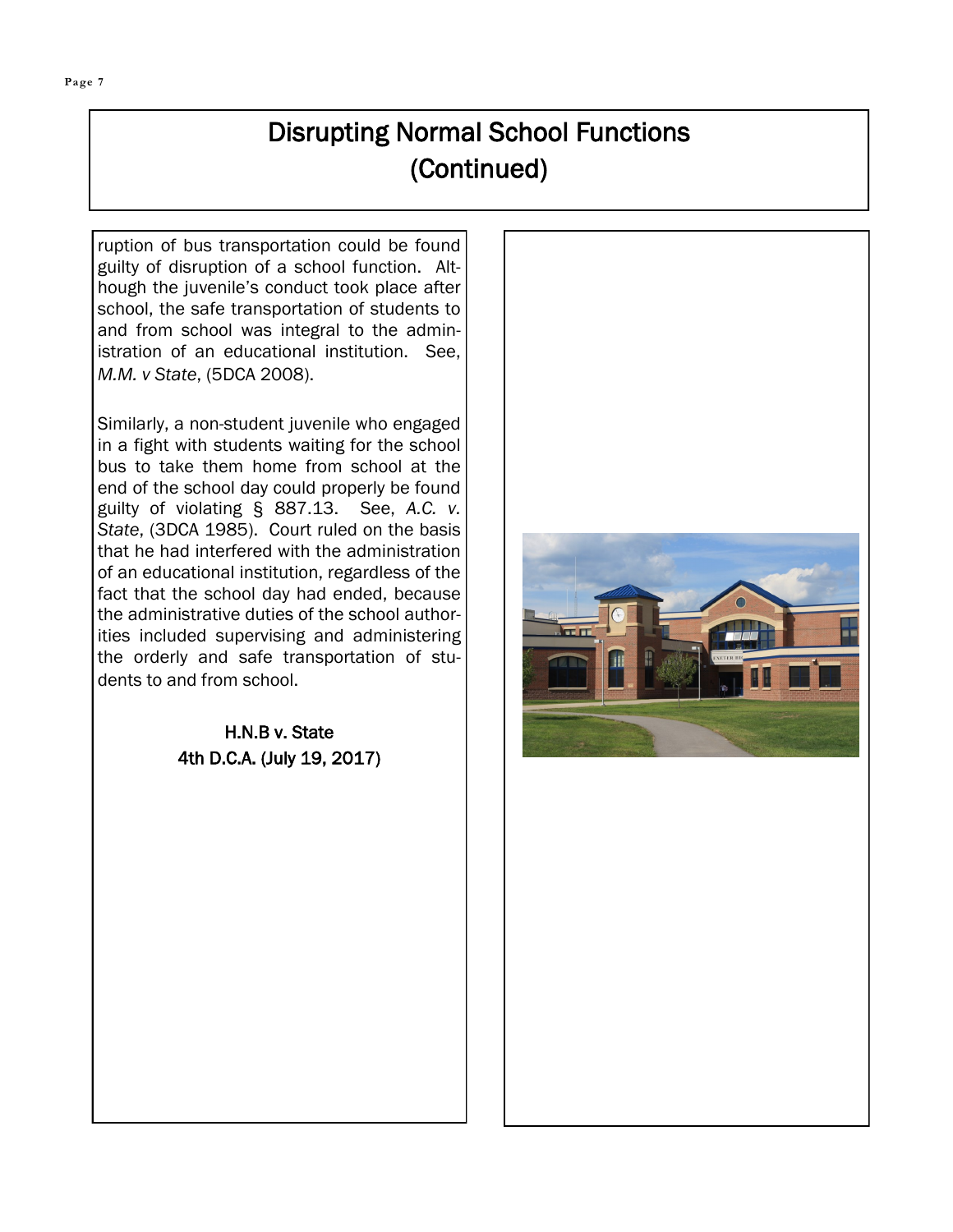### Electronic Eavesdropping Of Public Employees

Everyone is familiar with the general perimeters of Chapter 934, the electronic eavesdropping statute. In a day and age when illegal surreptitious recording is easier than ever since virtually everyone has a cell phone with recording capability, the prospect of being recorded without one's knowledge is more real than ever. Unfortunately, a federal 11th Circuit case issued in early July may have emasculated Chapter 934, at least in many situations applicable to law enforcement and other public officials.

The case, McDonough v Fernandez-Rundle, originated in Dade County. McDonough had made complaints about police misconduct in the Homestead Police Department that ultimately led the Chief of Police to invite him to a meeting to discuss his concerns. McDonough attended, along with another civilian, and the Chief had a command staff member present as well. Afterwards, there was a dispute as to what happened at the meeting, and McDonough posted a recording that he had taken of the meeting on YouTube to support his version of what had happened. While the Chief acknowledged that he had indeed see McDonough's cellphone sitting on a desk or table during the meeting he had been unaware that a recording was being made and had not consented to that.

As a result, McDonough forwarded a complaint for a violation of Chapter 934 to the Miami-Dade State Attorney, Katherine Fernandez-Rundle. Rather than file formal charges, Fernandez-Rundle wrote McDonough a letter telling him that the recording he had made was criminal in nature and a felony and that if he did so again he would be prosecuted. In response, McDonough sued Fernandez-Rundle in federal court, essential seeking to have her enjoined from prosecuting him.

Although the lower level federal district court ruled in favor of Fernandez-Rundle, the 11th Circuit Court of Appeals reversed that ruling and essentially found in favor of McDonough, ruling that he had not violated Chapter 934 regardless of the Chief's lack of affirmative knowledge or his [McDonough] not having affirmatively told the Chief that he was recording the meeting.

In reaching this conclusion, the 11th Circuit found that the definitional language of FS 934.02, which describes an oral communication subject to the statute as one "uttered by a person exhibiting an expectation that such communication is not subject to interception under circumstances justifying such expectation..." precluded any violation. The reason for this is the court's conclusion that the word "exhibiting" in this definition means to show, display or demonstrate, and thus requires some affirmative statement or warning that recording is not permitted.

As if this requirement for an affirmative expression of an expectation as to the privacy of communications isn't damaging enough to Chapter 934, the court went further and suggested that in the context of a public official meeting with people to discuss public business it is difficult to say that there could ever be a true expectation of privacy. That a meeting is in a public building, includes public employees, and concerns public business "undermines and objective expectation of privacy" that the public officials might otherwise claim.

In other words and to summarize, before any oral communication can be subject to the prohibition against recording in Chapter 934 there must be some affirmative admonishment against doing so, and even then if the context is governmental it might not matter. Nowhere, other than in this new federal interpretation of Florida statute and law, does this restriction apply. Where we go from here is unknown. A legislative fix, if it is to happen, is obviously not going to happen quickly. Prominently displayed signage warning that no recording is permitted may or may not save the day but may be advisable. Whether signage can overcome the 11th Circuit's ruling in the context of a public official is unknown. All that can be said for sure is that the viability of much of Chapter 934 is now in question.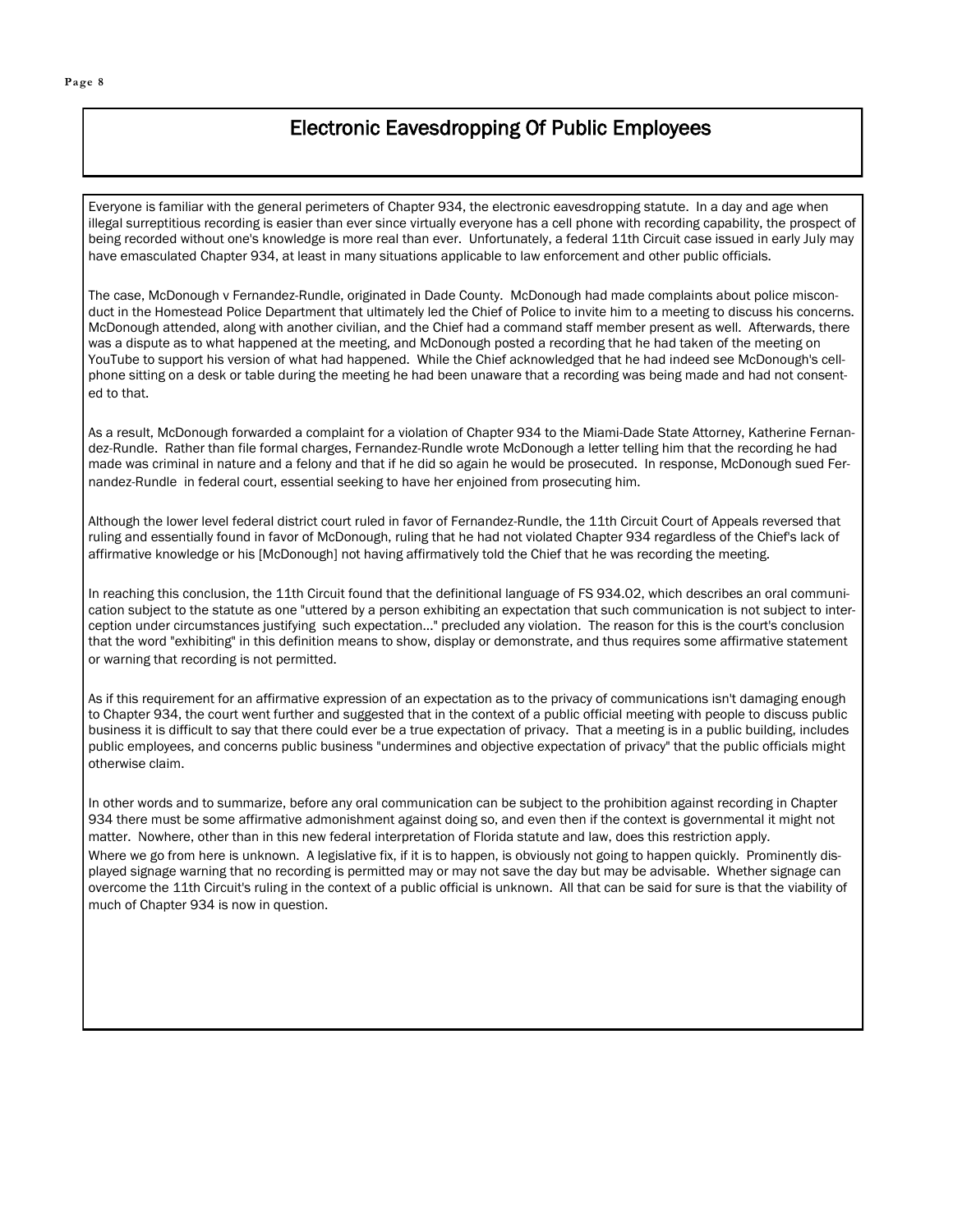

### 2017 LEGISLATIVE UPDATE Monica M. Hofheinz Assistant State Attorney/Executive Director 17th Judicial Circuit

### Murder and Mayhem

SB 0280 Relating to Sentencing for Capital Felonies

Amends sections 921.141 and 921.142 requiring jury unanimity rather than a certain number of jurors for a sentencing recommendation of death. If a unanimous jury does not determine that the defendant should be sentenced to death, the jury's recommendation to the court shall be a sentence of life imprisonment without the possibility of parole. Effective Date: 3/13/17 Approved by Governor; Chapter No. 2017-001

SB 0128 Relating to Self-defense Immunity

Amends section 776.032 to require in a criminal prosecution, once a prima facie claim of self-defense immunity has been raised by the defendant at a pretrial immunity hearing, the burden of proof by clear and convincing evidence is on the party seeking to overcome the immunity from criminal prosecution under certain circumstances. Effective Date: June 9, 2017. Approved by Governor; Chapter No. 2017-072

SB 1052 Relating to Justifiable Use of Force

Amends section 776.013(3) to address the inconsistency in law caused by the 2014 amendment to the Stand Your Ground legislation. SB 1052 clarifies that there is no requirement that a person be 'attacked' in his or her dwelling, residence or vehicle before they had the right to use defensive force. The right to use force or threaten to use force in his or her dwelling, residence or vehicle in self-defense begins when a person 'reasonably believes' that using or threatening to use force is necessary to prevent or terminate another person's use of unlawful force. The second clarification eliminates the cross-reference that implied a person in a dwelling, residence or vehicle who is engaged in criminal activity' might have a duty to retreat. A person who is in a dwelling, residence or their vehicle in which he or she has a right to be does not have a duty to retreat and has the right to stand his or her ground under certain circumstances, etc. Effective Date: 7/1/2017. Approved by Governor; Chapter No. 2017-077

**Continued on Page 10**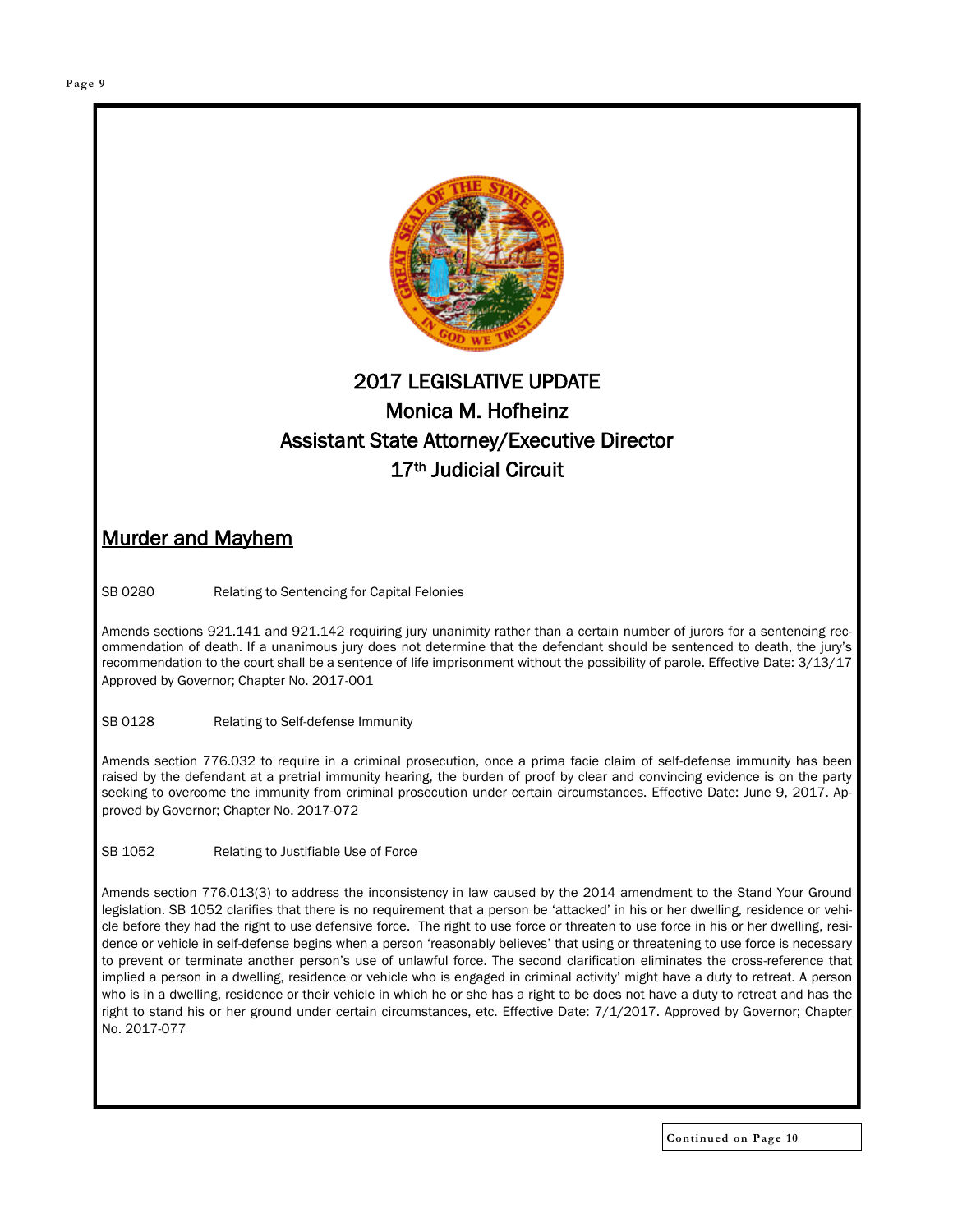### SB 0312 Relating to Eyewitness Identification

Creates section 92.70 named the "Eyewitness Identification Reform Act". This statute will apply to live line-ups as well as photo line-ups; requiring state, county, municipal, or other law enforcement agencies that conduct lineups to follow specified procedures including the use of an independent line-up administrator. There are alternatives to this in a photo line-up but the intent is to achieve a neutral administration of the line-up. The Criminal Justice Standards and Training Commission, in consultation with FDLE, must create educational materials and provide training programs on how to conduct lineups, under this act. Effective Date: 10/1/2017. Approved by Governor; Chapter No. 2017-091

### HB 0111 Relating to Public Records Identity of Witness to a Murder

Amends sections of Chapter 119 to provide that criminal intelligence information or criminal investigative information that reveals the personal identifying information of a witness to a murder, as described in s. 782.04, is confidential and exempt from public record for 2 years after the date on which the murder is observed by the witness. There are exceptions for criminal justice agencies and discovery duties. Effective Date: July 1, 2017, Approved by Governor; Chapter No. 2017-011

### Bail Bonds and Sentencing

### HB 0361 Relating to Bail Bonds

Amends multiple sections of Chapter 903 to relieve bail bond agents of 'breach of the bond' obligations and limits their responsibility to assure the appearance of the defendant. Now only when there has been a failure of the defendant to appear as required, will the court declare the bond forfeited after appropriate notice to the surety agent. Provides surety agent an additional 60 days after failure to appear based on specific circumstances such as confinement to institution, hospital or other jail. Defendant's confinement may have occurred AFTER required court appearance but within 60 days to avoid forfeiture of the bond. The surety agent can also avoid forfeiture when the state is unwilling to seek extradition of the fugitive within 30 days after request of the surety agent to do so, contingent upon the surety agents consent to pay all costs and expenses in returning defendant to jurisdiction up to the penal amount of the bond. Adds the placement in any court-ordered program, including a residential mental health facility, to the list of circumstances in which an original bond is not considered to guarantee the appearance of the defendant. Effective Date: July 1, 2017. Approved by Governor; Chapter No. 2017-168

### HB 7091 Relating to Probation and Community Control

Amends numerous sections of Chapter 948. Revises offenses that render offender ineligible for administrative probation; effective for an offense committed on or after October 1, 2017, a person is ineligible for placement on administrative probation if the person is sentenced to or is serving a term of probation or community control, regardless of the conviction or adjudication, for committing, or attempting, conspiring, or soliciting to commit, any of the felony offense described in section 775.21(4)(a) 1.a, (4)(a)1.b. or 943.0435(1)(h)1.a; deletes language referencing 'parole'. Creates a 'home confinement' option developed by Department of Corrections under community control programs with very specific limitation. Amends section 948.06 to address the recent decision in Mobley v. State, 197 So.3<sup>rd</sup> 572(4<sup>th</sup> DCA 2016), in which the court held that, under current statute, an offender's probationary term was not tolled when the trial court issued an arrest warrant for technical violations of probation. This bill removes the requirement for an arrest warrant to be issued for the commission of a new crime. As a result, any warrant for a VOP, including a technical violation, will result in the offender's probationary term being tolled. Requires, rather than authorizes, DOC to electronically monitor offenders sentenced to community control. Unless otherwise noted Effective Date: July 1, 2017. Approved by Governor; Chapter No. 2017-115

### HB 1201 Relating to Department of Corrections

Amends section 943.04 authorizing FDLE access to certain confidential inmate health records for investigation of inmate injury or death; revises membership of DOC's safety & security review committee & duties of committee members; requires DOC staff to adopt & enforce safety & security standards & policies; authorizes DOC to receive information electronically when accepting an inmate; amends section 958.11 relating to the assignment & housing certain youthful offenders in institutions and programs to align with the Federal Prison Rape Elimination Act (PREA) guidelines regarding age groups for youthful offenders. Effective Date: July 1, 2017, Approved by Governor; Chapter No. 2017-031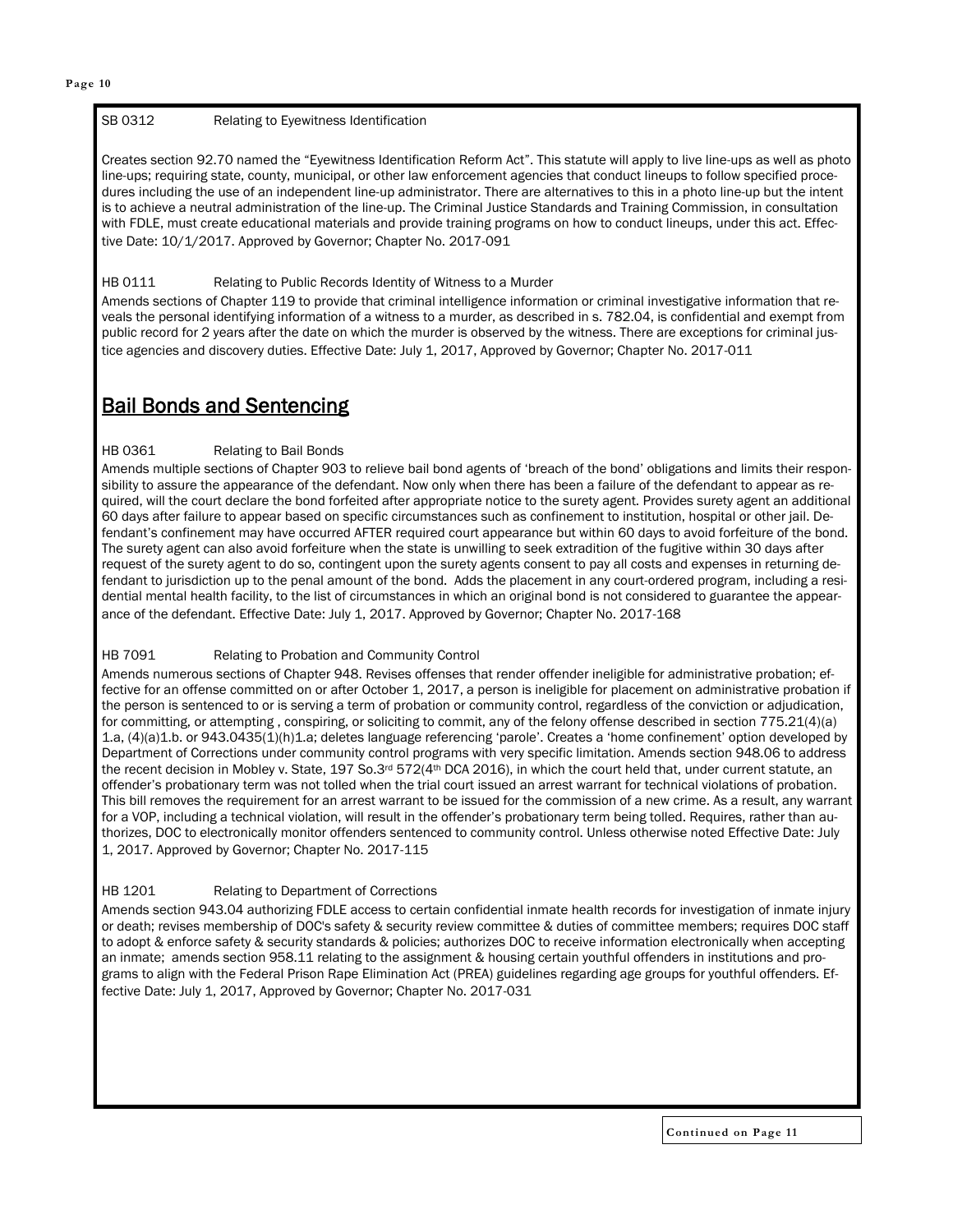### Substance Abuse/Controlled Substances

#### HB 0477 Relating to Controlled Substances

Amends sections of Chapter 893 to create and enhance penalties for unlawful acts related to opioids, synthetic cannabinoids and other controlled substances. Adds to Schedule I certain fentanyl derivatives and other substances that have emerged in the illegal drug market. Creates a first degree felony for possession of 10 grams or more of certain schedule II substances including fentanyl and other synthetic opioids. Adds codeine and certain phenethylamines and phencyclidines to trafficking statutes. Creates trafficking for fentanyl, synthetic cannabinoids and n-benzyl phenethylamines with mandatory minimum terms. Amends section 782.04 murder statutes to add fentanyl and other synthetic opioid analgesics to list of controlled substances where distribution is proven to be proximate cause of user's death. Provides that certain crime laboratory personnel may possess, store, & administer emergency opioid antagonists. Effective Date: October 1, 2017. Approved by Governor; Chapter No. 2017-107

### HB 0505 Relating to Florida Comprehensive Drug Abuse Prevention and Control Act

Amends Section 893.03(2) to remove ioflupane I 123 from Schedule II controlled substances as it is not subject to abuse and now has a valid medical purpose in the treatment of Parkinson disease; provides that reference to Chapter 893, F.S., or to any section or portion thereof, includes all subsequent amendments. Effective Date: July 1, 2017. Approved by Governor; Chapter No. 2017-110

### HB 0557 Relating to Controlled Substance Prescribing

Amends 893.055 Prescription drug monitoring program; to revise requirements for reporting to the Department of Health the dispensing of controlled substances to individuals from not more than 7 days to no later than the close of the next business day. This shall take effect January 1, 2018; limits exception to reporting requirements for certain facilities dispensing controlled substances; authorizes certain employees of U.S. Department of Veterans Affairs to access certain information in program's database. Unless otherwise noted Effective Date: July 1, 2017. Approved by Governor; Chapter No. 2017-169

### HB 0807 Relating to Practices of Substance Abuse Service Providers

Major 'Sober Homes' legislation. Amends section 16.56 to authorize Office of Statewide Prosecution to investigate & prosecute patient brokering offenses. Amends multiple sections of Chapter 397 to increase penalties for operating without license; requires DCF to conduct background screening for owners, directors, CFOs, & clinical supervisors of substance abuse service providers; revises limitations on referrals to recovery residences; authorizes court to approve application for disclosure of substance abuse treatment records; provides fines & enhanced penalties. Amends sections of Chapter 501, Licensure of commercial telephone sellers to include entities providing substance abuse marketing services. Amends sections of Chapter 817 to create felony offenses for fraudulent marketing practices with the intent to induce another person to seek treatment with that service provider. Amends section 895.02 to include patient brokering in definition of racketeering activity. Amends Chapter 921 CPC Severity Ranking chart moving Patient Brokering from level 3 to levels 5, 6 & 8 based on amount of patients illegally brokered. Effective Date: July 1, 2017. Approved by Governor; Chapter No. 2017-173

#### SB 0886 Relating to Public Records/Substance Abuse Impaired Persons

Providing an exemption from public records requirements for petitions for involuntary assessment and stabilization, court orders, related records, and personal identifying information regarding substance abuse impaired persons; providing for future legislative review and repeal of the exemption; providing a statement of public necessity, etc. Effective Date: 7/1/2017, Approved by Governor; Chapter No. 2017-025

### HB 0249 Relating to Drug Overdoses

Permitting certain entities to report controlled substance overdoses to the Department of Health; providing immunity for persons who make reports in good faith; requiring a hospital with an emergency department to develop a best practices policy to promote the prevention of unintentional drug overdoses, etc. Effective Date: October 1, 2017, Approved by Governor; Chapter No. 2017-054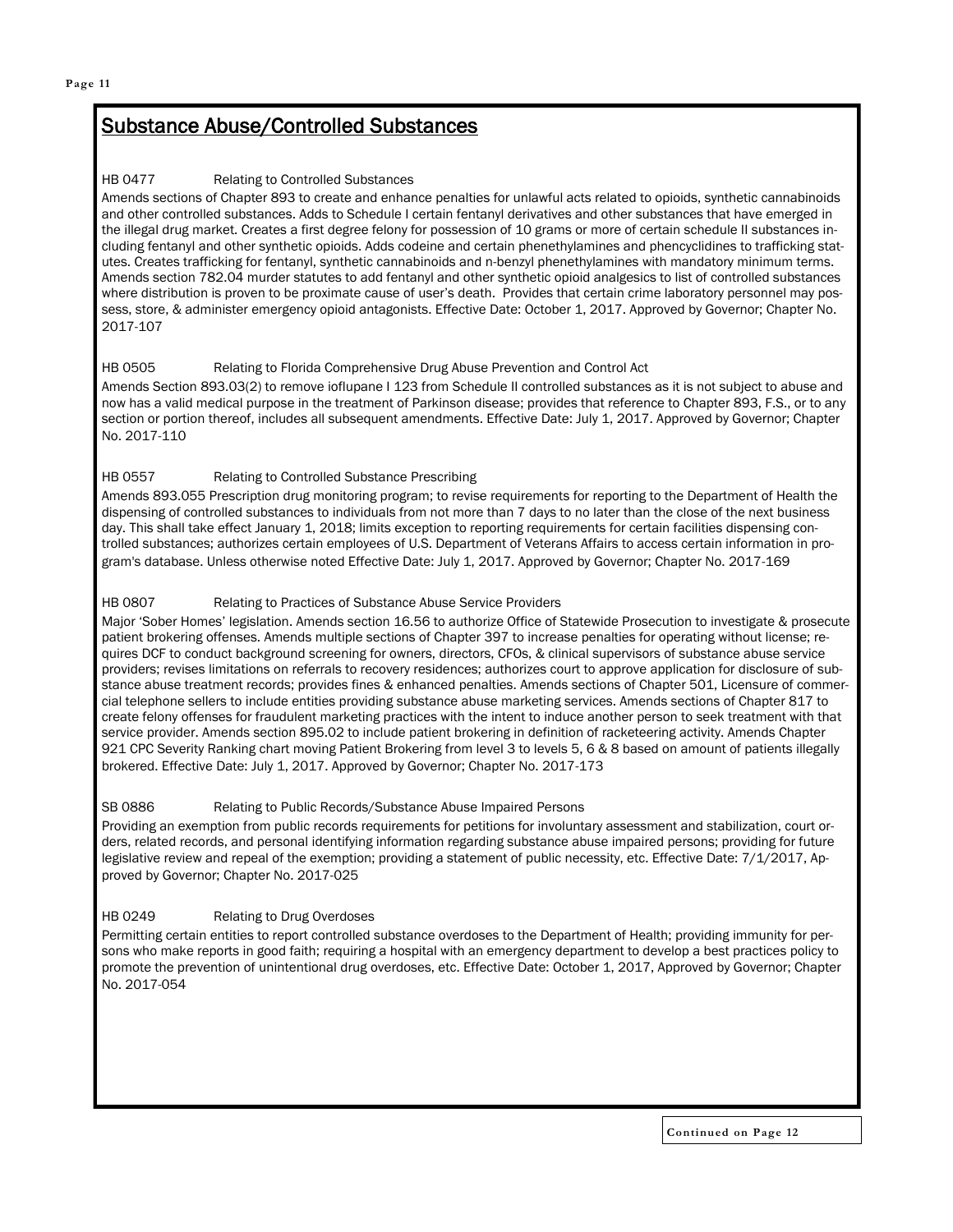### Law Enforcement

### HB 0305 Relating to Law Enforcement Body Cameras

Amends section 943.1718 to require law enforcement agencies add to their established body camera policies & procedures a provision that permits an officer using a body camera to review recorded footage of incident before writing report or providing statement regarding any event arising within the scope of his or her official duties; provides exception for officer's inherent duty to immediately disclose information necessary to secure an active crime scene or identify suspects or witnesses. Effective Date: July 1, 2017, Approved by Governor; Chapter No. 2017-015

### HB 0039 Relating to Autism Awareness Training for Law Enforcement Officers

Creates section 943.1727 to require FDLE establish continued employment training component relating to autism spectrum disorder; specifies instruction to include recognition of the symptoms and characteristics of an individual on the autism disorder spectrum and appropriate responses to an individual exhibiting such symptoms and characteristics; provides that completion of training may count toward continued employment instruction requirements. Effective Date: October 1, 2017, Approved by Governor; Chapter No. 2017-043

### Domestic Violence and Sex Offenders

### HB 1385 Relating to Domestic Violence

Amends section 741.281 to specify that a person must attend and complete batterers' intervention program ordered as condition of probation. Amends section 741.283(1)(a) if a person is adjudicated guilty of a crime of domestic violence and intentionally caused bodily harm to another, the person must serve 10 days in a county jail for a first offense, 15 days for a second offense and 20 days for a third or subsequent offense. Creates section 741.283(1) (b) if a person is adjudicated guilty of a crime of domestic violence and intentionally caused bodily harm to another and the act takes place in the presence of a child under 16 who is a family or household member of the victim or perpetrator, the offender must serve 15 days for a first offense, 20 days for a second offense and 30 days for a third or subsequent offense. Amends section 775.08435 creating a prohibition against withholding adjudication for a third degree felony that is a crime of domestic violence unless: 1.) The State Attorney requests in writing that adjudication be withheld or 2.) The Court makes written findings that withholding of adjudication is reasonably justified based on facts and circumstances in accord with section 921.0026 (mitigating circumstances under the criminal punishment code). Prohibits award of attorney fees in specified domestic violence proceedings. Effective Date: October 1, 2017, Approved by Governor; Chapter No. 2017-156

### HB 0239 Relating to Public Records/Protective Injunction Petitions

Amends Chapter 119 to create a public records exemption for a petition for an injunction filed on or after July 1, 2017 for protection against domestic violence, repeat violence, dating violence, sexual violence, stalking or cyberstalking, & contents thereof that is dismissed without a hearing, dismissed at an ex parte hearing for failure to state a claim or lack of jurisdiction, or dismissed for any reason having to do with the sufficiency of the petition itself without an injunction being issued. For petitions filed prior to July 1, 2017, the respondent must request the exemption in writing and deliver to Clerk of Court. The Legislature stated that its intent is to protect the reputation of individuals named in these petitions from unverified allegations that may be defamatory to the respondent's reputation. Effective Date: July 1, 2017, Approved by Governor; Chapter No. 2017-014

### HB 7087 Relating to Public Records/Protective Injunctions for Certain Types of Violence

Amends sections 741.30 and 784.06 to extend repeal dates for exemptions from public record requirements for personal identifying & location information of petitioner requesting notification of service of injunction for protection against domestic violence, repeat violence, sexual violence, & dating violence & other court actions related to injunction held by clerks & law enforcement agencies. Effective Date: October 1, 2017, Approved by Governor; Chapter No. 2017-065

### SB 1694 Relating to Support for Parental Victims of Child Domestic Violence

Requiring the Department of Juvenile Justice and the Florida Coalition Against Domestic Violence to collaborate to develop and maintain updated information and materials regarding specified services and resources; requiring domestic violence training for law enforcement officers to include training concerning child-to-parent cases, etc. Effective Date: 7/1/2017. Approved by Governor; Chapter No. 2017-123

**Continued on Page 13**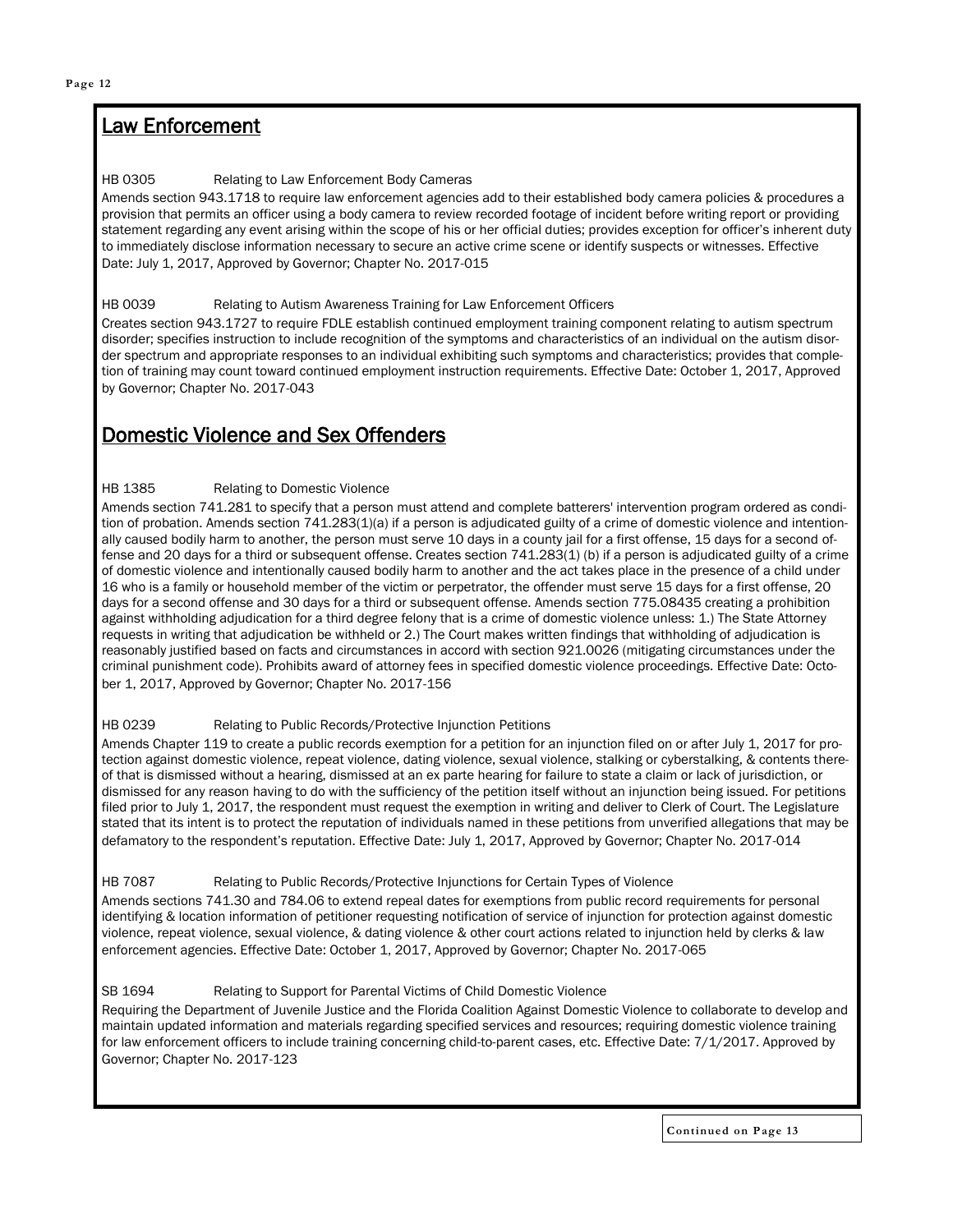#### HB 0397 Relating to Public Records/Victim of Alleged Sexual Harassment/Identifying Information

Amends section 119.071 to create an exemption from public records requirements for personal identifying information of alleged victim in allegation of sexual harassment; authorizes disclosure of such information to governmental entities in furtherance of their statutory duties; provides for future legislative review & repeal of exemption; provides statement of public necessity. Effective Date: June 14, 2017. Approved by Governor; Chapter No. 2017-103

### HB 0699 Relating to Internet Identifiers

Amends section 775.21 to revise definition of term 'Internet identifier' to mean any designation, moniker, screen name, user name, or other name used for self-identification to send or receive social Internet communication. Defines 'social Internet communication' to mean any communication through a commercial social networking website or application software with exceptions. Requires sexual predators & sexual offenders to register each Internet identifier's corresponding website homepage or application software name with FDLE through sheriff's office; requires sexual predators & sexual offenders to report any change to certain information after initial in-person registration in specified manner. Effective Date: June 26, 2017. Approved by Governor; Chapter No. 2017-170

### Minors, Child Protection and Juveniles

### HB 0151 Relating to Proceedings Involving Minors or Certain Other Persons

Amends section 92.55 to provide that judges may allow use of certain service animals, therapy animals, or facility dogs in proceedings involving abuse, abandonment, or neglect. Creates definitions for the terms 'facility dog' and 'therapy animal'. Allows such animals to be used when taking testimony of certain other persons. Effective Date: July 1, 2017, Approved by Governor; Chapter No. 2017-013

### SB 0852 Relating to Human Trafficking

Amends section 409.016(1) to create a definition of 'commercial sexual exploitation'. Amends multiple statutes to include the term 'commercial sexual exploitation'. Amends section 92.565 admissibility of confession in sexual abuse cases to include offense of human trafficking involving commercial sexual activity. Requiring the Department of Children and Families or a sheriff's office to conduct a multidisciplinary staffing on child victims of commercial sexual exploitation to determine the child's service and placement needs; revising the continuing medical education course requirements for certain re-licensures or recertifications to include a course in human trafficking; adding human trafficking to the list of crimes requiring pretrial detention of the defendant, etc. Effective Date: 10/1/2017, Approved by Governor; Chapter No. 2017-023

### HB 7059 Relating to Juvenile Justice

Amends sections of Chapter 985 relating to detention to provide that a child meeting specified criteria shall be placed in detention care until child's detention hearing; provides criteria for determining whether child is prolific juvenile offender; provides for placement of prolific juvenile offender in detention care in certain circumstances; requires secure detention for all children awaiting placement in commitment program until placement or commitment is accomplished; specifies time period for adjudicatory hearing for prolific juvenile offender; requires DOH to waive fees for birth certificate issued to certain juvenile offenders. Effective Date: October 1, 2017, Approved by Governor; Chapter No. 2017-164

### HB 1269 Relating to Child Protection

Revises entities responsible for screening, employing, & terminating child protection team medical directors; revises terms; revises subdivision of state from districts to circuits for purpose of child protection teams; revises required board certifications for certain entities; revises timeframe in which child protection team medical directors must obtain certification; requires Children's Medical Services to convene task force to develop protocol for forensic interviewing of children suspected of having been abused; revises provisions regarding expert testimony provided by certain entities. Effective Date: July 1, 2017, Approved by Governor; Chapter No. 2017-153

### HB 1121 Relating to Child Welfare

This legislation combines 4 bills that passed through the legislative process. Although it appears to deal with the pediatric cardiac care advisory panels it also addresses DCF issues and dependency actions. If your office handles Dependency actions for DCF you should review the changes out-lined in the section related to dependency court procedures. Provides that confidential records held by the department concerning reports of child abandonment, abuse, or neglect may be accessed for employment screening of residential group home caregivers; requires court to inquire as to identity & location of child's legal father at shel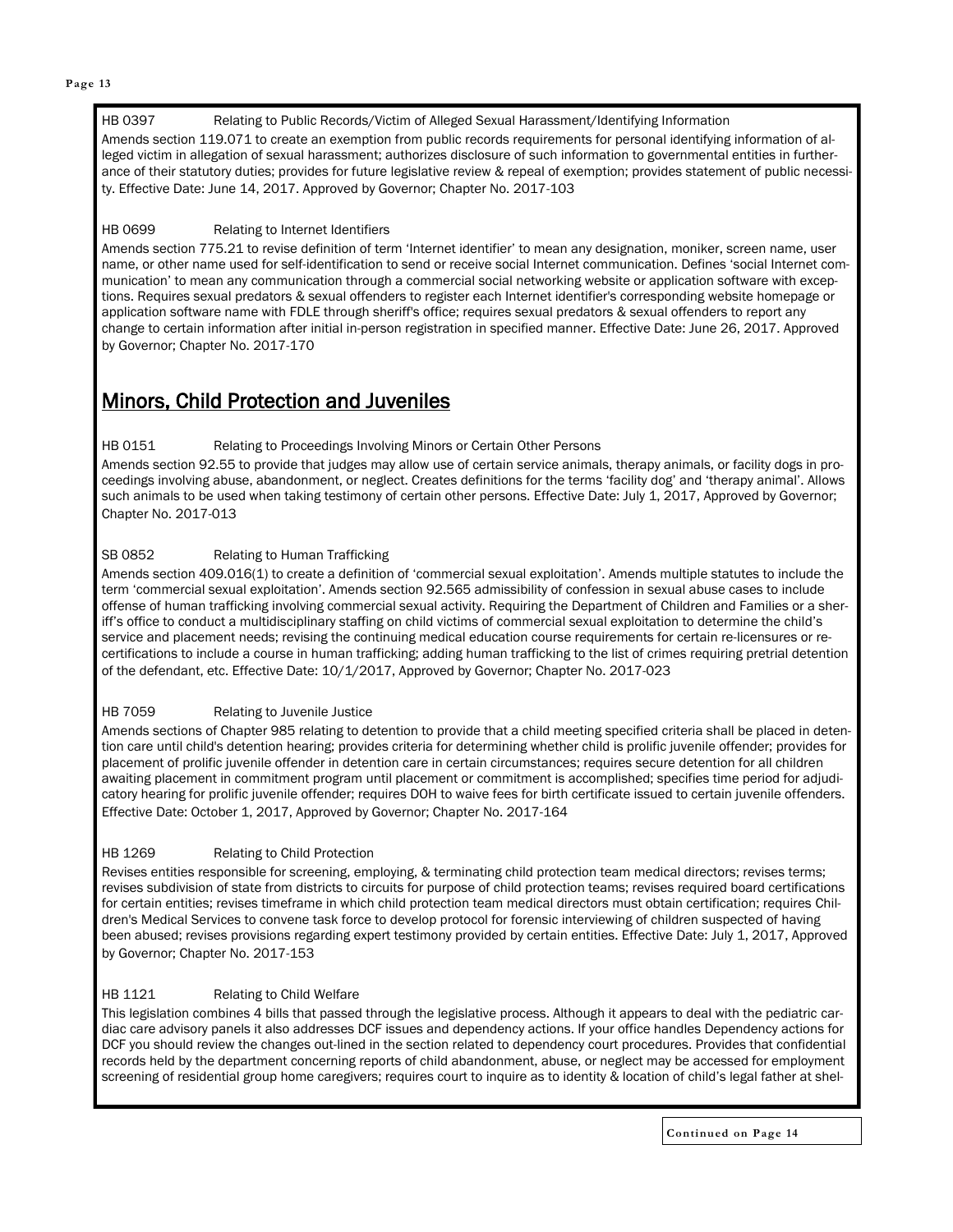ter hearing; requires court to consider maltreatment allegations against parent in evidentiary hearing relating to dependency petition; requires court to conduct under oath inquiry to determine identity or location of unknown parent after filing of termination of parental rights petition. Effective Date: July 1, 2017, Approved by Governor; Chapter No. 2017-151

### HB 1239 Relating to School Bus Safety

Amends section 316.027 Crash involving death or personal injuries, to provide that in addition to civil and criminal penalties a person who fails to stop for a school bus causing death or serious bodily injury to another must serve 120 hours in a trauma center, participate in a victim impact panel, attend driver improvement school and pay a \$1,500 fine with a 1 year license suspension. Effective Date: July 1, 2017, Approved by Governor; Chapter No. 2017-189

### Criminal Offenses

### HB 0107 Relating to Criminal Offenses Involving Tombs and Memorials

Amends section 872.02 to provide an exemption from criminal penalties for a cemetery that removes or relocates a tomb if they obtain written authorization from a legally authorized person, or doesn't receive an objection after publishing specific public notice. Also clarifies that the second degree felony of disturbing the contents of a tomb includes conduct such as excavation, exposure, movement or removal of contents; authorizing an owner, officer, employee, or agent of specified cemeteries to relocate the contents of a grave or tomb, subject to certain conditions, etc. Effective Date: October 1, 2017, Approved by Governor; Chapter No. 2017-040

### SB 0118 Relating to Criminal History Records

Creates a new law that prohibits a person or entity engaged in publishing or disseminating arrest booking photographs (often referred to as 'mugshot' companies) from soliciting or accepting a fee or other payment to remove a photograph; authorizing a person whose arrest booking photograph is published to request in writing that it be removed. Effective Date: July 1, 2018. Approved by Governor; Chapter No. 2017-130

#### HB 0343 Relating to Payment Card Offenses

Amends section 817.625 revises elements of offenses of using scanning device or re-encoder with intent to defraud to include prohibiting the use of a skimming device; prohibits possession, sale, or delivery of skimming device; creates definitions; creates second and third degree felonies ranked in CPC severity levels 4 and 5. Effective Date: October 1, 2017; Approved by Governor; Chapter No. 2017-081

#### HB 0457 Relating to Terrorism and Terrorist Activities

Provides that violation of specified provisions in furtherance of certain objectives is crime of terrorism; prohibits person from using military-type training from designated foreign terrorist organizations; prohibits providing material support or resources to or engaging in other specified actions in connection with designated foreign terrorist organizations; provides penalties for person who willfully becomes member of designated foreign terrorist organization & serves with intent to further illegal acts; provides penalties for intentionally disseminating or spreading contagious, communicable, or infectious disease among crops, poultry, livestock, or other animals. Effective Date: October 1, 2017, Approved by Governor; Chapter No. 2017-037

#### HB 0065 Relating to Civil Remedies for Terrorism

Creates cause of action relating to terrorism; specifies measure of damages; prohibits claims by specified individuals; provides for attorney fees & court costs; provides construction. Effective Date: July 1, 2017, Approved by Governor; Chapter No. 2017- 044

### HB 0879 Relating to Unlawful Acquisition of Utility Services

Amends section 812.14 to revise elements that constitute theft of utilities; specifies circumstances that constitute prima facie evidence of violations; specifies types of damages that may be recovered for damaging property of utility or for theft of electricity services; specifies methods & bases used to determine & assess damages for damaging property of utility or for theft of electricity services. This legislation is targeting the theft of utility services by 'Grow Houses'. Effective Date: October 1, 2017, Approved by Governor; Chapter No. 2017-145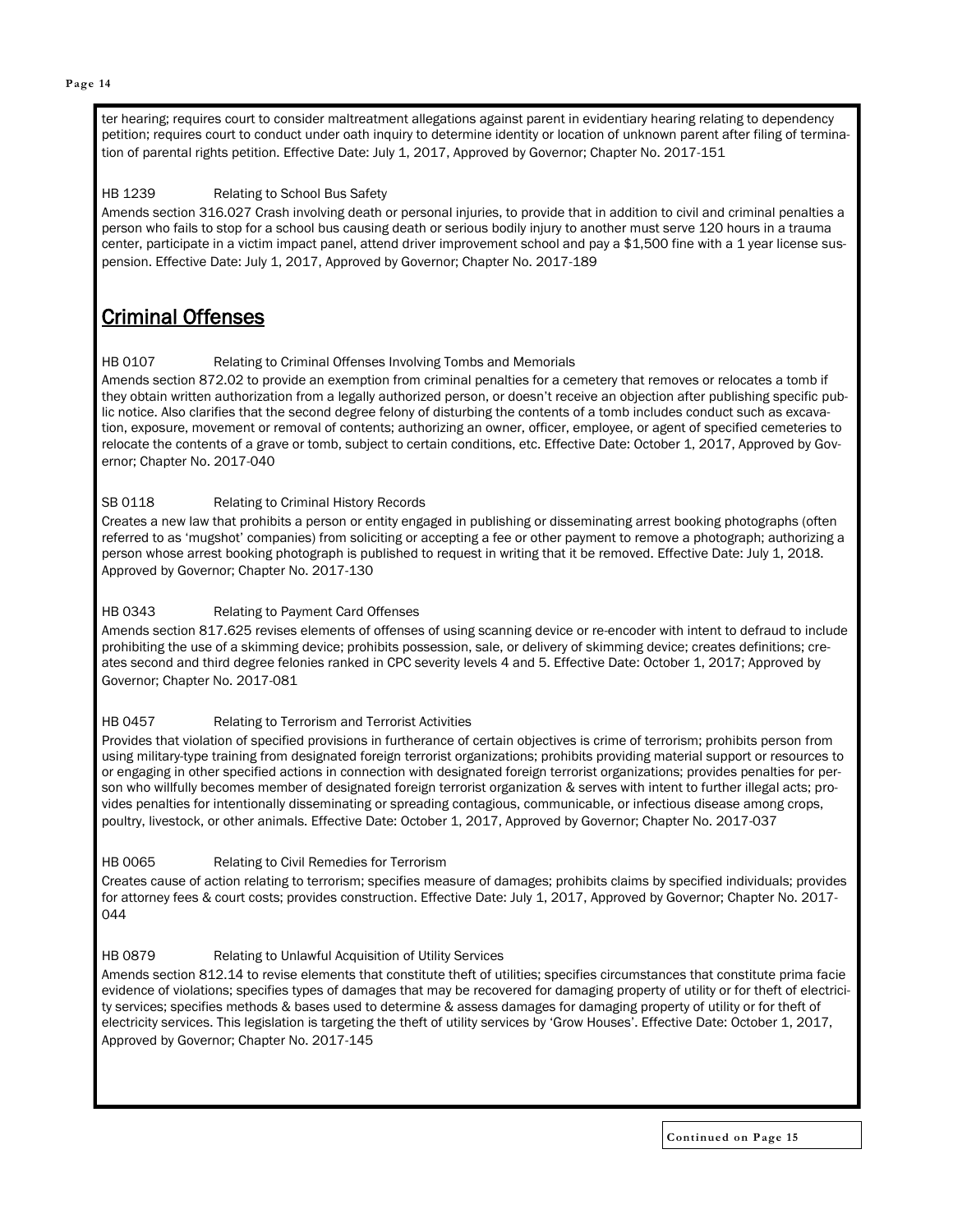#### **Page 15**

### SB 0884 Relating to Shark Fins

Creates section 379.2426 which prohibits persons from possessing separated shark fins except under certain conditions; although first and second offenses are both misdemeanors of the second degree, the fines are pretty hefty - \$4,500 and \$9,500. A third offense is a misdemeanor of the first degree; prohibiting persons with suspended or revoked saltwater license privileges from engaging in certain activities, etc. Effective Date: 10/1/2017, Approved by Governor; Chapter No. 2017-024

### HB 1027 Relating to Unmanned Aircraft

Creates section 330.41 citing this act as the "Unmanned Aircraft Systems Act"; providing that the authority to regulate the ownership or operation of unmanned aircraft systems (commonly known as drones) is vested in the state; prohibiting certain operation of an unmanned aircraft in relation to certain critical infrastructure facilities with criminal penalties; prohibiting possession or operation of an unmanned aircraft or unmanned aircraft system with certain attached weapons or devices; amends section 316.003 to define and regulate a 'personal delivery device;. Effective Date: July 1, 2017, Approved by Governor; Chapter No. 2017-150

### HB 1031 Relating to Marine Turtle Protection

Amends section 921.0022 to rank & revise description of criminal violations of Marine Turtle Protection Act in offense severity ranking chart of Criminal Punishment Code. Effective Date: July 1, 2017, Approved by Governor; Chapter No. 2017-180

HB 1347 Relating to Application of the Florida Deceptive and Unfair Trade Practices Act to Credit Unions Exempts credit unions from regulation under Florida Deceptive & Unfair Trade Practices Act. Effective Date: July 1, 2017, Approved by Governor; Chapter No. 2017-190

### Odds and Ends

#### HB 0441 Relating to Court Records

Provides exemption from liability for release of certain information by clerk of court. Effective Date: July 1, 2017, Approved by Governor; Chapter No. 2017-133

#### HB 0455 Relating to Tax Exemptions for First Responders and Surviving Spouses

Provides exemption from ad valorem taxation for certain first responders under specified conditions & surviving spouses of first responders who have died; specifies documentation required to receive exemption; provides criminal penalty for knowingly or willingly giving false information; specifies deadlines for applying for exemption for 2017 tax year. Effective Date: June 14, 2017. Approved by Governor; Chapter No. 2017-105

HB 0467 Relating to Department of Agriculture and Consumer Services

In addition to the revisions relating to agriculture and consumer services the final pages of this legislation amends section 790.06 license to carry concealed weapon or firearm and revises requirements for obtaining & reducing fees for concealed weapon or firearm license. Effective Date: July 1, 2017. Approved by Governor; Chapter No. 2017-085

#### SB 0494 Relating to Compensation of Victims of Wrongful Incarceration

Amends Chapter 961 to narrow the list of felony offenses that disqualify a person from receiving compensation under the Victims of Wrongful Incarceration Compensation Act from all felonies to violent felonies; specifying that a wrongfully incarcerated person who commits no more than one felony that is not a violent felony, rather than a felony law violation, which results in revocation of parole or community supervision is eligible for compensation, etc. Effective Date: 10/1/2017. Approved by Governor; Chapter No. 2017-120

HB 0671 Relating to Reemployment Assistance Fraud Amends section 322.142 to add the Department of Economic Opportunity as entity that may be issued reproductions from certain files or digital records for identification of fraudulent or false reemployment assistance claims. Effective Date: July 1, 2017, Approved by Governor; Chapter No. 2017-018

HB 1007 Relating to Insurer Anti-Fraud Efforts

**Continued on Page 16**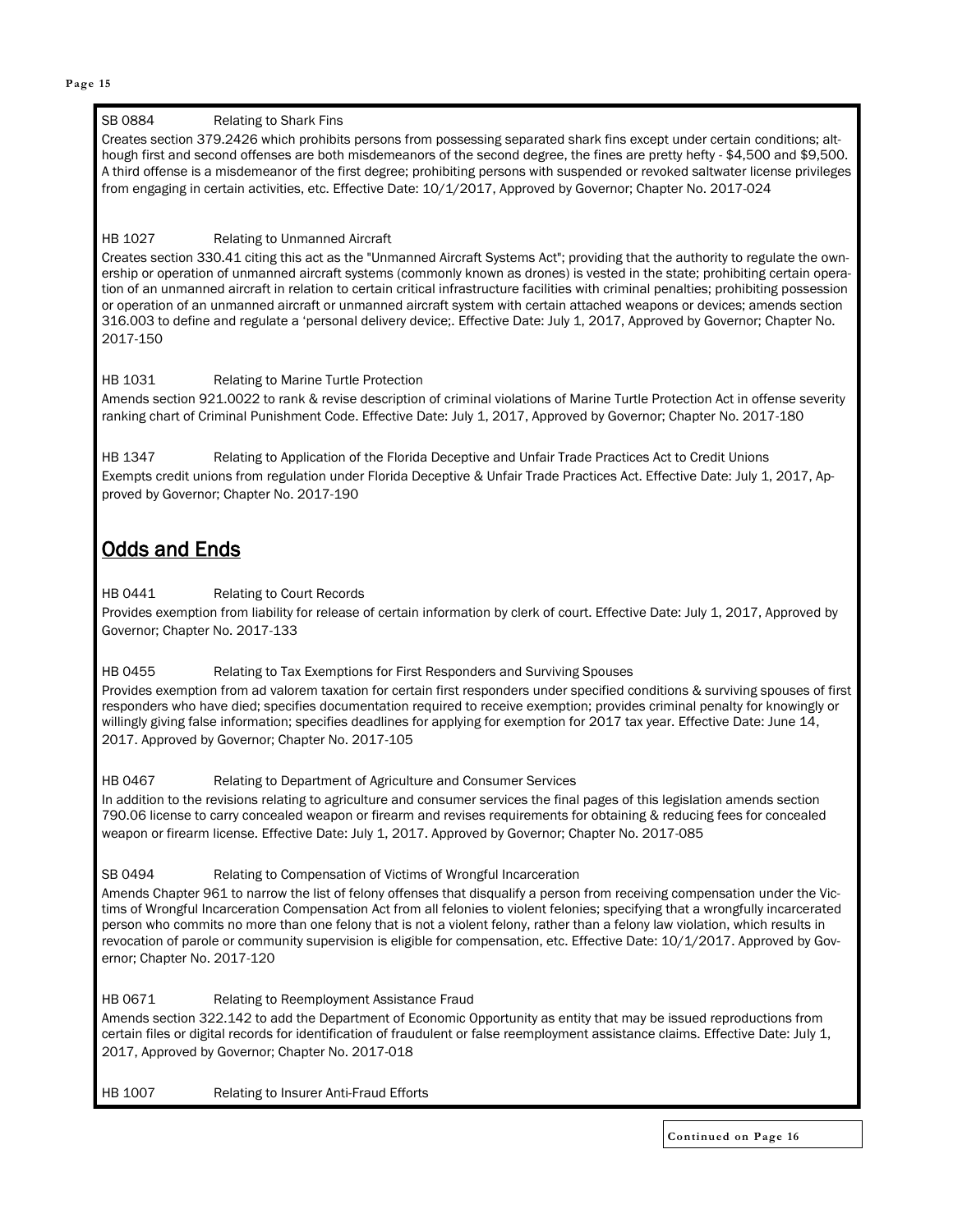#### **Page 16**

Creates section 626.9896 Dedicated Insurance Fraud Prosecutors, requires each State Attorney's office that receives an appropriation to fund attorneys and paralegals dedicated solely to the prosecution of insurance fraud cases to submit data to the Division of Investigative and Forensic Services on the last day of each calendar quarter beginning September 30, 2017 and quarterly thereafter. Data must be grouped by case type, including Division of Investigative and Forensic Services insurance fraud cases, other insurance fraud cases and cases not involving insurance fraud. Data must include number of cases filed; number of cases pending at pretrial or intake, number of cases in which the ASA Is assisting in the investigations, number of cases closed or disposed of during the prior quarter, disposition of cases closed during the prior quarter and number of cases currently pending in a pretrial diversion program. Requires every insurer to designate at least one primary anti-fraud employee; requires certain insurers to adopt anti-fraud plan; revises insurer requirements in providing anti-fraud information to DFS; requires anti-fraud plans & statistics to be filed annually with department. Amends other sections of Chapter 626 relating to 'Viatical settlement contracts' procedures and prohibitions. Effective Date: September 1, 2017, Approved by Governor; Chapter No. 2017-178

### HB 1009 Relating to Public Records/Insurance Fraud Information/DFS

Provides exemption from public records requirements for reports, documents, or other information relating to investigation & tracking of insurance fraud submitted by insurers to DFS; provides finding of public necessity. Effective Date: on the same date that CS/HB 1007 or similar legislation takes effect, September 1, 2017, Approved by Governor; Chapter No. 2017-179

### HB 1379 Relating to Department of Legal Affairs

Authorizes Statewide Council on Human Trafficking to receive funding from additional sources for purpose of defraying costs of the annual statewide policy summit; requires DHSMV to assign highway patrol officers to AG; provides that AG has standing to assert certain rights in Charitable Trust proceedings; requires authorized trustee to provide certain notice to AG rather than state attorney; defines virtual currency & prohibits laundering of virtual currency; provides for crime victim assistance awards to surviving family members of first responders who, as result of crime, are killed answering call for service in line of duty. Effective Date: July 1, 2017, Approved by Governor; Chapter No. 2017-155

### SB 2508 Relating to Division of State Group Insurance

Removing a requirement that a contract for dependent eligibility verification services for the state group insurance program be contingency-based; requiring the division to notify subscribers of dependent eligibility rules by a certain date; requiring the division to hold a subscriber harmless for past claims of ineligible dependents for a specified timeframe, etc. Effective Date: 7/1/2017. Approved by Governor; Chapter No. 2017-127

### Additional Public Records Legislation

#### SB 0080 Relating to Public Records

Amends section 119.12 revising the circumstances under which a court must assess and award the reasonable costs of enforcement, including reasonable attorney fees, against an agency in a civil action to enforce Chapter 119, F.S.; clarifies the 5 day written notice requirement; prohibiting the assessment and award of the reasonable costs of enforcement to a complainant who acted with an improper purpose; defining improper purpose as a request to inspect or copy a public record or to participate in the civil action primarily to cause a violation of the public record laws for a frivolous purpose; applies only to public record requests made on or after effective date of this act. Effective Date: Upon becoming a law May 23, 2017, Approved by Governor; Chapter No. 2017-021

HB 0243 Relating to Public Records/Nonsworn Investigative Personnel of OFR's Bureau of Financial Investigations

Provides exemption from public records requirements for personal identifying & location information of certain nonsworn investigative personnel of OFR & names & personal identifying & location information of spouses & children of such personnel; provides for future review & repeal of exemption; provides statement of public necessity. Effective Date: 6/2/17 Approved by Governor; Chapter No. 2017-053

HB 0981 Relating to Public Records/Department of Elderly Affairs Provides exemption from public records requirements for certain identifying information of complainants & wards held by Department of Elderly Affairs; provides applicability; provides for future legislative review & repeal of exemption; provides statement of public necessity. Effective Date: July 1, 2017, approved by Governor; Chapter No. 2017-176